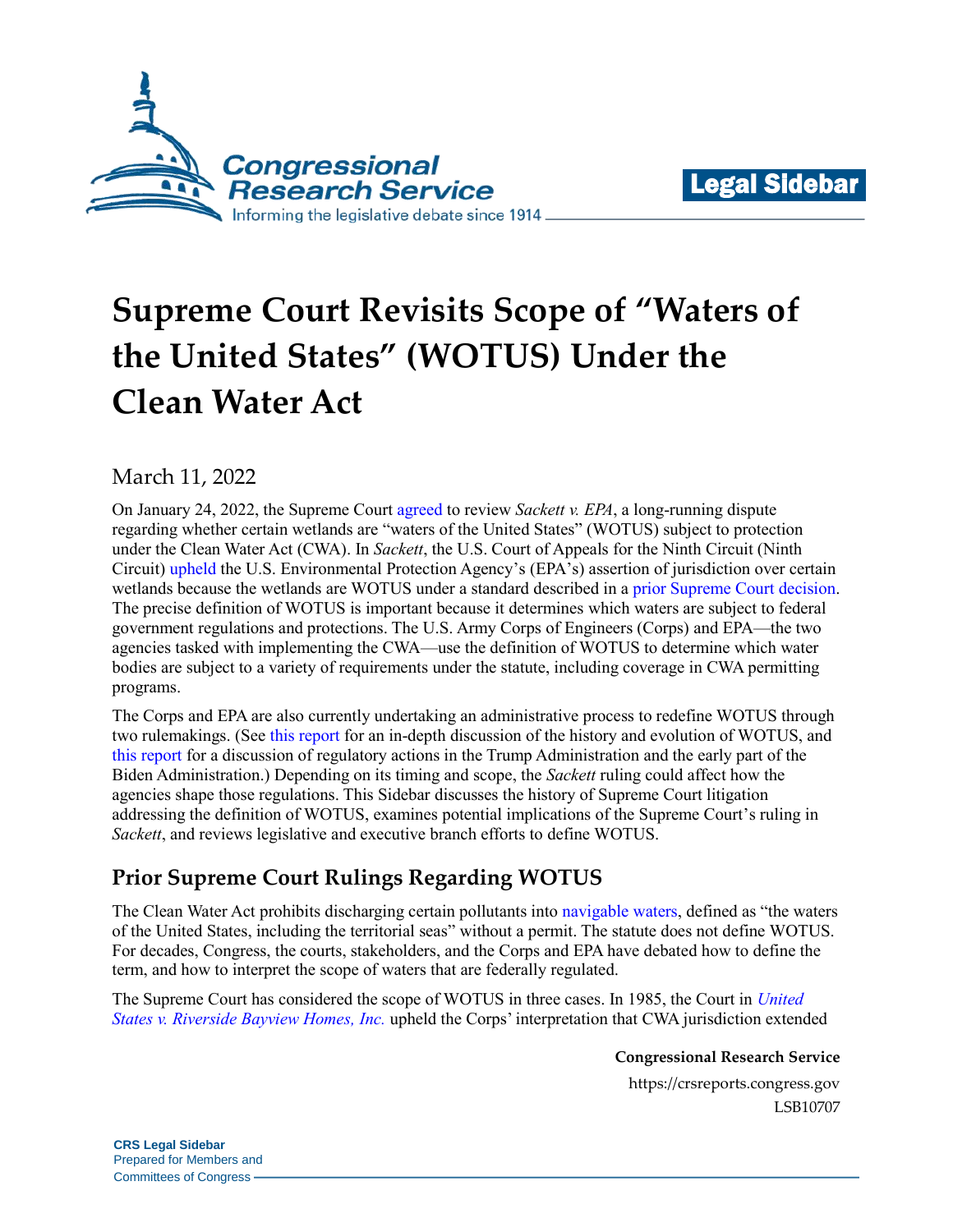to certain wetlands that were adjacent to other jurisdictional waters. In 2001, the Court in *[Solid Waste](https://tile.loc.gov/storage-services/service/ll/usrep/usrep531/usrep531159/usrep531159.pdf)  [Agency of Northern Cook County v. United States Army Corps of Engineers \(SWANCC\)](https://tile.loc.gov/storage-services/service/ll/usrep/usrep531/usrep531159/usrep531159.pdf)* rejected the Corps' interpretation and held that the use of isolated ponds by migratory birds could not form the basis of CWA jurisdiction over those ponds.

In 2006, the Supreme Court decided *[Rapanos v. United States](https://www.supremecourt.gov/opinions/boundvolumes/547bv.pdf#page=861)*, a pair of consolidated cases that concerned the extent of CWA jurisdiction over wetlands near ditches or man-made drains that emptied into traditional navigable waters. The Sixth Circuit had approved of the Corps' assertion of jurisdiction under the then-current regulatory definition of WOTUS, which included wetlands that were "adjacent" to a body of water that fed into a traditional navigable water. Some had hoped that *Rapanos* would provide clarity on jurisdictional questions that lingered after *SWANCC*. Instead, the Court rejected the Corps' assertion of jurisdiction, but issued a fractured 4-1-4 decision with two different standards and no majority opinion providing a rationale indicating how to determine whether a particular waterbody is a water of the United States.

Writing for a four-Justice plurality, Justice Scalia articulated a bright-line rule holding that WOTUS includes only ["relatively permanent, standing or continuously flowing bodies of water,](https://www.supremecourt.gov/opinions/boundvolumes/547bv.pdf#page=885)" such as streams, rivers, or lakes; and wetlands that have a ["continuous surface connection"](https://www.supremecourt.gov/opinions/boundvolumes/547bv.pdf#page=888) to other waters subject to the CWA. In a concurring opinion joined by no other Justice, Justice Kennedy wrote that the Corps should determine on a case-by-case basis whether wetlands have a ["significant nexus"](https://www.supremecourt.gov/opinions/boundvolumes/547bv.pdf#page=928) to traditionally navigable waters. Justice Kennedy [further wrote](https://www.supremecourt.gov/opinions/boundvolumes/547bv.pdf#page=926) that a significant nexus exists when the wetland, either alone or in connection with similarly situated properties, significantly impacts the chemical, physical, and biological integrity of a traditionally navigable water. Justice Stevens, joined by three Justices, [dissented](https://www.supremecourt.gov/opinions/boundvolumes/547bv.pdf#page=933) and would have upheld the Corps and EPA's assertion of jurisdiction.

Following *Rapanos*, lower courts have considered which Justice's opinion should apply. Under a framework referred to as the *Marks* [analysis,](https://tile.loc.gov/storage-services/service/ll/usrep/usrep430/usrep430188/usrep430188.pdf#page=6) when a majority of the Court agrees only on the outcome of a case and not on the basis for that outcome, courts are instructed to apply the holding that "may be viewed as that position taken by those Members who concurred in the judgments on the narrowest grounds." The Supreme Court has not defined or identified how lower courts should determine the "narrowest grounds" on which a judgment rests, however. Every court of appeals to consider the two standards [has held](https://harvardelr.com/2018/04/07/2642/#_ftnref64) either that Justice Kennedy's significant nexus standard is controlling, or that jurisdiction may be established under either standard. Some courts have declined to identify which opinion is controlling, either because the parties stipulated that the significant nexus standard applied or because both tests had been met. The Ninth Circuit [held in 2007](http://cdn.ca9.uscourts.gov/datastore/opinions/2007/08/06/0415442.pdf#page=11) that Justice Kennedy's concurrence "is the narrowest ground to which a majority of the Justices would assent if forced to choose in almost all cases," and therefore provided the controlling standard for cases within its circuit.

## *Sackett* **Litigation History**

The petitioners, Chantell and Michael Sackett, own a parcel of land in Idaho, near Priest Lake and across the road from a wetlands complex that drains into an unnamed tributary of a creek that in turn feeds into the lake. As detailed in the [Ninth Circuit opinion,](http://cdn.ca9.uscourts.gov/datastore/opinions/2021/08/16/19-35469.pdf#page=8) the Sacketts' efforts to build on the parcel have been the focus of a long-running dispute with the Corps and EPA. In 2007, after they began backfilling the property with sand and gravel, EPA issued a compliance order directing them to restore the site. In 2008, the Corps issued a jurisdictional determination (JD) concluding that the property contained wetlands subject to regulation under the CWA, after which EPA issued an amended compliance order that extended the compliance deadlines. The Sacketts sued EPA, arguing that the compliance order was arbitrary and capricious because its underlying jurisdictional basis was flawed. (In an [earlier decision,](https://www.supremecourt.gov/opinions/boundvolumes/566BV.pdf#page=199) the Supreme Court held in 2012 that the compliance order constituted a "final agency action" for purposes of the Administrative Procedure Act and that the Sacketts could challenge the compliance order before EPA brought an enforcement action against them.) The district court granted summary judgment in favor of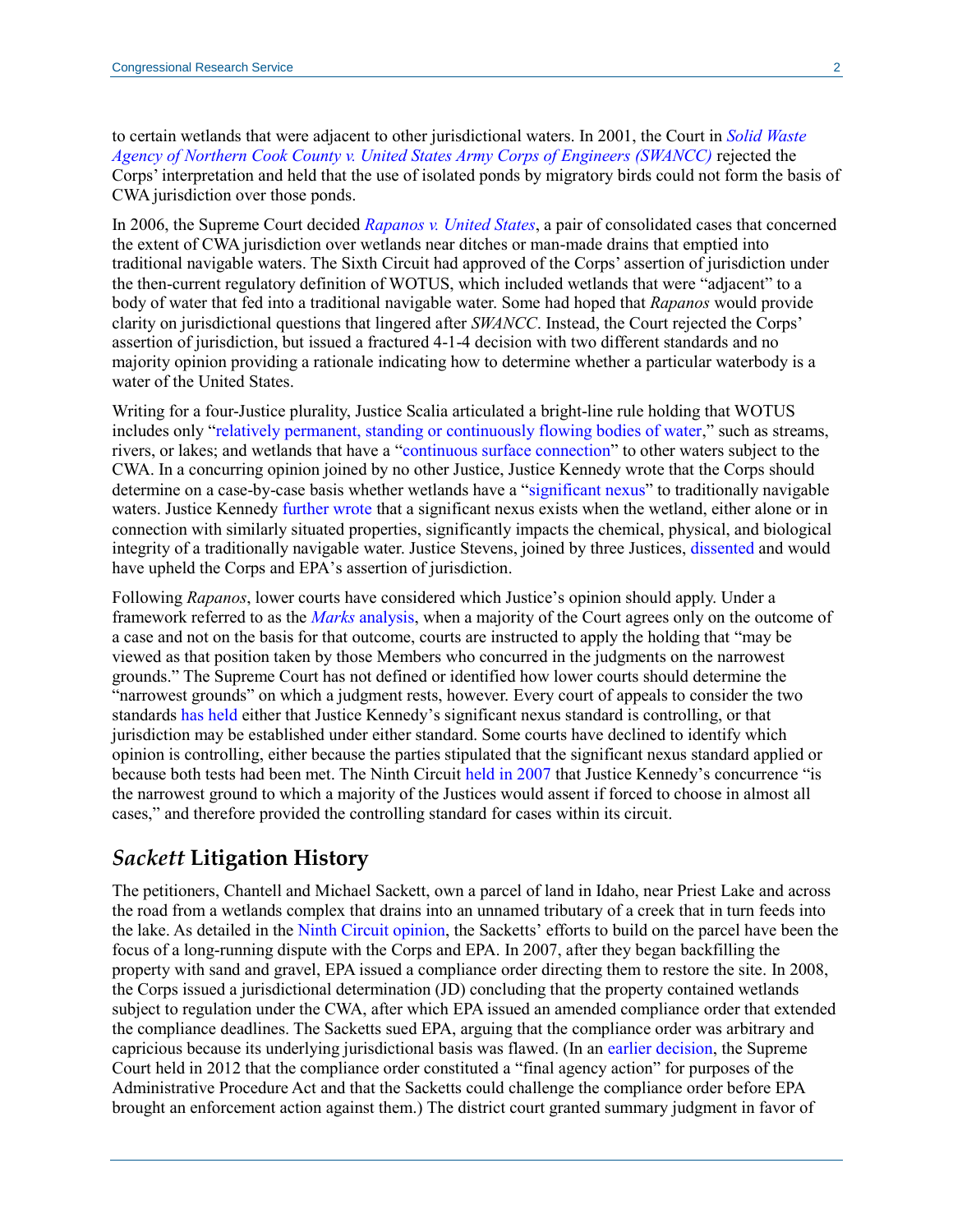EPA, ruling that the Sacketts' property contained jurisdictional wetlands. In March 2020, while the Sacketts' appeal was pending, EPA withdrew the amended compliance order, but not the JD.

The Ninth Circuit [affirmed](http://cdn.ca9.uscourts.gov/datastore/opinions/2021/08/16/19-35469.pdf#page=33) the district court's grant of summary judgment in EPA's favor. The court held that, contrary to EPA's assertion, its withdrawal of the amended compliance order [did not moot](http://cdn.ca9.uscourts.gov/datastore/opinions/2021/08/16/19-35469.pdf#page=14) the dispute because EPA had not disclaimed its authority to regulate the Sacketts' property. On the merits, the court [held](http://cdn.ca9.uscourts.gov/datastore/opinions/2021/08/16/19-35469.pdf#page=28) that it was bound by its precedent to apply as the controlling opinion Justice Kennedy's concurrence in *Rapanos*. Applying Justice Kennedy's significant nexus test, and looking to the regulations that were in effect when EPA issued the amended compliance order, the court [held](http://cdn.ca9.uscourts.gov/datastore/opinions/2021/08/16/19-35469.pdf#page=30) that the record "plainly supports" EPA's conclusion that the wetlands on the Sacketts' property were adjacent to a jurisdictional tributary. The court also [upheld](http://cdn.ca9.uscourts.gov/datastore/opinions/2021/08/16/19-35469.pdf#page=32) EPA's conclusion that those wetlands, together with the similarly situated wetlands complex across the road, had a significant nexus to Priest Lake, a traditional navigable water. The court thus [concluded](http://cdn.ca9.uscourts.gov/datastore/opinions/2021/08/16/19-35469.pdf#page=33) that EPA reasonably determined that the Sacketts' property was subject to federal jurisdiction under the CWA and the relevant regulations.

#### **Supreme Court Review in** *Sackett v. EPA*

[Describing](https://www.supremecourt.gov/DocketPDF/21/21-454/193450/20210922172208802_2021.09.22%20-%20Sackett%20Cert%20Petition.pdf#page=20) the post-*Rapanos* landscape as "[f]ifteen years of fruitless confusion, conflict, and litigation," the Sacketts [urged](https://www.supremecourt.gov/DocketPDF/21/21-454/193450/20210922172208802_2021.09.22%20-%20Sackett%20Cert%20Petition.pdf#page=2) the Supreme Court in their petition to revisit *Rapanos* and adopt Justice Scalia's plurality test. The Sacketts' petition for certiorari did not ask the Court to review the Ninth Circuit's application of the significant nexus standard to the jurisdictional question in their case, but instead focused on whether that standard should be the controlling rule. The petition [asserted](https://www.supremecourt.gov/DocketPDF/21/21-454/193450/20210922172208802_2021.09.22%20-%20Sackett%20Cert%20Petition.pdf#page=31) that review was appropriate in light of conflicts among the lower courts in applying *Rapanos*, the Corps and EPA's [failure](https://www.supremecourt.gov/DocketPDF/21/21-454/193450/20210922172208802_2021.09.22%20-%20Sackett%20Cert%20Petition.pdf#page=35) to implement a workable and legally sound interpretation of that case, and the [costs](https://www.supremecourt.gov/DocketPDF/21/21-454/193450/20210922172208802_2021.09.22%20-%20Sackett%20Cert%20Petition.pdf#page=38) to regulated entities associated with resolving jurisdictional issues. Several groups, including a [coalition of 21 states,](https://www.supremecourt.gov/DocketPDF/21/21-454/197481/20211025150532278_2021-10-25%20Brief%20of%20Amici%20Curiae%20States%20of%20WV%20and%2020%20Other%20States%20ISO%20Petitioner.PDF) filed amicus briefs in support of the Sacketts' petition.

EPA [argued](https://www.supremecourt.gov/DocketPDF/21/21-454/201324/20211124133353006_21-454%20Sackett%20Opp.%20-%20final.pdf#page=16) in its response that review was unnecessary to resolve a purported conflict among the circuits because every circuit court to decide the issue has held at a minimum that the significant nexus standard could be used to establish jurisdiction. According to EPA, the interpretation of adjacency arising out of that standard is [consistent](https://www.supremecourt.gov/DocketPDF/21/21-454/201324/20211124133353006_21-454%20Sackett%20Opp.%20-%20final.pdf#page=20) with the language and purpose of the CWA. EPA further [argued](https://www.supremecourt.gov/DocketPDF/21/21-454/201324/20211124133353006_21-454%20Sackett%20Opp.%20-%20final.pdf#page=18) that the Ninth Circuit correctly applied that standard in holding that the Sacketts' property contained jurisdictional wetlands. EPA also [argued](https://www.supremecourt.gov/DocketPDF/21/21-454/201324/20211124133353006_21-454%20Sackett%20Opp.%20-%20final.pdf#page=23) that review was premature because the rulemaking process to revise the regulatory definition of WOTUS is still underway; according to the agency, allowing it to complete that process would place the Court in a better position to evaluate the scope of the agencies' authority under the CWA. Finally, EPA [argued](https://www.supremecourt.gov/DocketPDF/21/21-454/201324/20211124133353006_21-454%20Sackett%20Opp.%20-%20final.pdf#page=27) that this case did not present an opportunity for the Court to provide "substantial guidance" regarding the scope of WOTUS because of the narrowness of the facts underlying the jurisdictional question, the low likelihood of future enforcement action based on the Sacketts' earlier conduct, and the fact that any enforcement action based on a future violation of the CWA would be governed by the revised definition of WOTUS that results from the agencies' rulemaking process.

The implications of the Supreme Court's decision in *Sackett* depend on the scope of the Court's ruling. In *Rapanos*, Chief Justice Roberts issued a short concurring opinion in which he [cautioned](https://www.supremecourt.gov/opinions/boundvolumes/547bv.pdf#page=904) that, in light of the lack of a controlling majority opinion, "[l]ower courts and regulated entities will now have to feel their way on a case-by-case basis." The Supreme Court could use this case as an opportunity to provide a majority opinion for a definition of WOTUS. While the Sacketts' petitio[n stated](https://www.supremecourt.gov/DocketPDF/21/21-454/193450/20210922172208802_2021.09.22%20-%20Sackett%20Cert%20Petition.pdf#page=2) the question presented as whether "*Rapanos* [should] be revisited to adopt the plurality's test for wetlands jurisdiction under the Clean Water Act," the Court's grant of certiorari [specified](https://www.supremecourt.gov/orders/courtorders/012422zor_m6io.pdf#page=3) that review would be limited to "whether the Ninth Circuit set forth the proper test for determining whether wetlands are 'waters of the United States' under the Clean Water Act." While the significance of the Court's decision to reword the question presented is uncertain, it does not foreclose the *de novo* consideration of jurisdictional standards that were not articulated in *Rapanos*.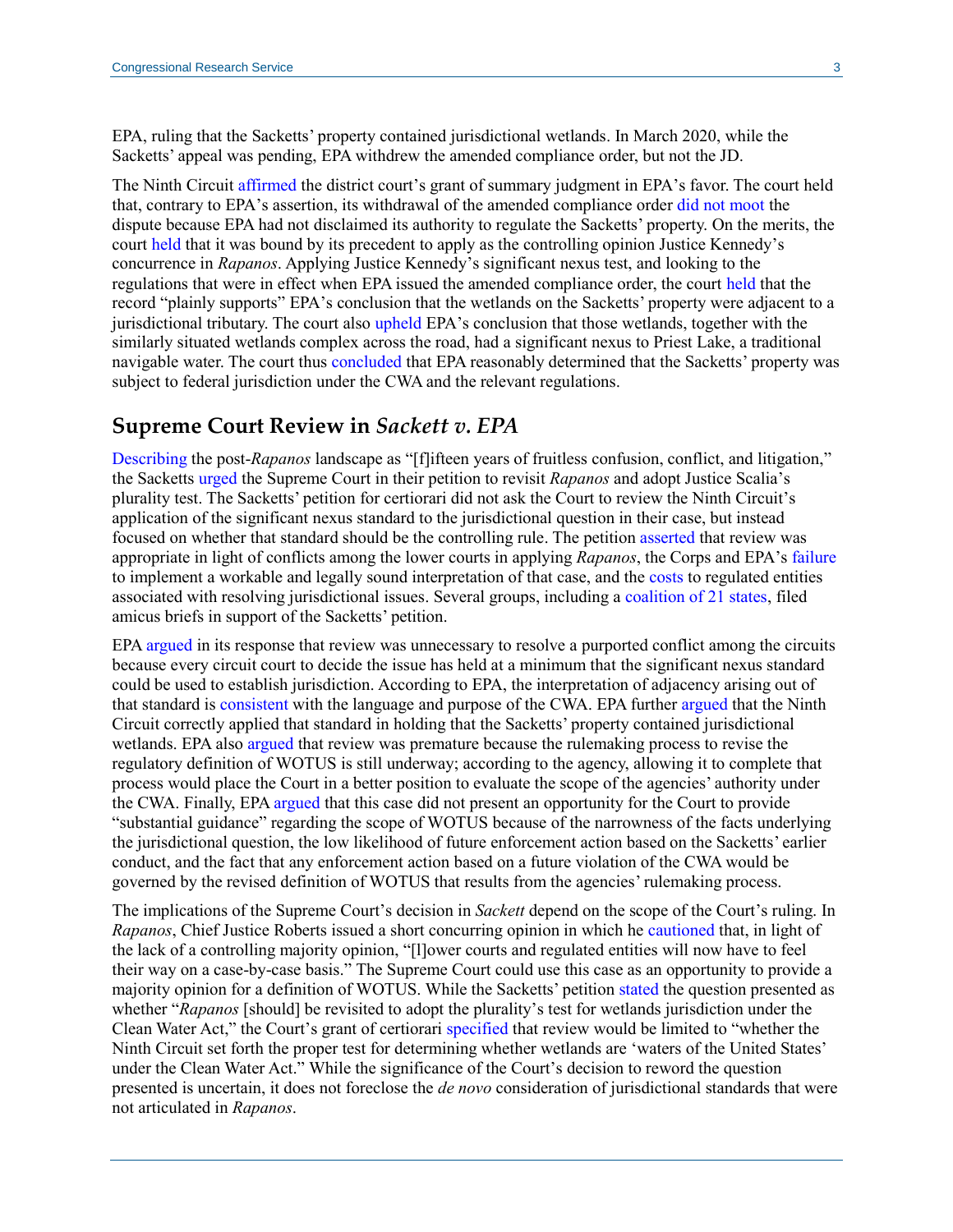More narrowly, the Court could consider whether one or both of the *Rapanos* tests provides a meaningful legal standard that can be applied. Changes in the Court's composition could be relevant to the application or potential reconsideration of *Rapanos*. While Justice Scalia died in 2016 and Justice Kennedy retired in 2018, the three Justices who joined Justice Scalia's opinion (Thomas, Alito, and Chief Justice Roberts) remain on the Court. The five Justices who joined the Court since *Rapanos* was decided—or six, if a nominee to replace Justice Breyer is confirmed before the Court hears *Sackett* could provide a majority for a single standard to govern jurisdictional analyses under the CWA.

It is also not clear whether the Court will articulate principles that could apply to the definition of WOTUS more broadly, or focus on the narrower question of when wetlands—or "adjacent" wetlands, as on the Sacketts' property—constitute WOTUS. The latter approach would more closely parallel the question on which the Court granted certiorari, and the Court's decisions in *SWANCC* and *Rapanos*, which considered jurisdiction with respect to specific categories of waters, and would leave unresolved jurisdictional questions as to other categories. Apart from considering questions of CWA jurisdiction, the Court could provide guidance about how lower courts should undertake a *Marks* analysis when it is not clear which opinion in a fractured ruling provides the narrowest grounds for the majority's holding.

Finally, the Court's ruling could affect the [regulatory effort](https://crsreports.congress.gov/product/pdf/R/R46927) currently underway to develop a definition of WOTUS. The Obama and Trump Administrations both issued comprehensive regulations to define the term—the [Clean Water Rule](https://www.federalregister.gov/documents/2015/06/29/2015-13435/clean-water-rule-definition-of-waters-of-the-united-states) in 2015, and the [Navigable Waters Protection Rule](https://www.federalregister.gov/documents/2020/04/21/2020-02500/the-navigable-waters-protection-rule-definition-of-waters-of-the-united-states) in 2020—but those regulations are no longer in effect. In June 2021, the Corps and EP[A announced](https://www.epa.gov/newsreleases/epa-army-announce-intent-revise-definition-wotus) that they intended to revise the definition of WOTUS, first by a rule to "[restore] the protections in place prior to [the agencies' 2015 Clean Water Rule]," and then by developing a new regulatory definition. In August 2021, a district court [remanded and vacated](https://www.govinfo.gov/content/pkg/USCOURTS-azd-4_20-cv-00266/pdf/USCOURTS-azd-4_20-cv-00266-0.pdf) the 2020 Navigable Waters Protection Rule, leading the agencies t[o announce](https://www.epa.gov/wotus/current-implementation-waters-united-states) that they were interpreting WOTUS "consistent with the pre-2015 regulatory regime until further notice."

On December 7, 2021, the Corps and EPA issued a [proposed rule](https://www.federalregister.gov/documents/2021/12/07/2021-25601/revised-definition-of-waters-of-the-united-states) that would codify the pre-2015 regulatory framework, consisting of regulations from the 1980s with amendments to reflect the agencies' interpretation of intervening case law. Prior to the grant of certiorari in *Sackett*, EP[A stated](https://www.eenews.net/articles/epa-new-wotus-definition-coming-later-this-year/) that it intended to propose a new definition of WOTUS later in 2022. The agencies have not indicated whether they plan to alter their rulemaking timeline in light of the pending Supreme Court proceedings. But in [another case](https://crsreports.congress.gov/product/pdf/LSB/LSB10666)  [this Term](https://crsreports.congress.gov/product/pdf/LSB/LSB10666) in which the Court has agreed to review questions in an area of active regulation, EPA officials [indicated](https://twitter.com/EPAMichaelRegan/status/1454197954517086212) that they intended to continue moving forward with the regulatory process. If the Court opines on relevant statutory language in *Sackett* before the Corps and EPA finalize a new definition of WOTUS, the agencies may need to consider the Court's interpretation in their regulations.

The Sacketts' opening brief is [due](https://www.supremecourt.gov/search.aspx?filename=/docket/docketfiles/html/public/21-454.html) by April 11, and the deadline for EPA's brief is June 10. Oral argument has not yet been scheduled, but is expected to take place in the next term, which [begins](https://www.supremecourt.gov/about/procedures.aspx) in October 2022.

## **Considerations for Congress**

Congress could consider proposing legislation to amend the CWA to provide a definition of WOTUS or to provide more specific instruction to the Corps and EPA, regulated parties, and the courts as to the interpretation of the statute. Some Members have already introduced a number of bills in the  $117<sup>th</sup>$ [Congress](https://crsreports.congress.gov/product/pdf/R/R46927#_Toc83982027) that would codify various definitional text.

Congress could also conduct oversight over the Corps and EPA's rulemaking process to redefine WOTUS. Some Members in the [House](https://republicans-transportation.house.gov/news/documentsingle.aspx?DocumentID=405754) an[d Senate](https://www.thune.senate.gov/public/_cache/files/803159cd-9c1d-408f-8792-f9c9c5e17c2b/F31E12D280B1BDAA0E837DBC45A74EDB.senate-republicans-wotus-comment-letter.pdf) have called on the agencies to halt that process while *Sackett* is pending before the Supreme Court. [Others](https://twitter.com/RepPeterDeFazio/status/1486012007920934924) have argued that the agencies should continue to move forward with their regulatory efforts.

Members of Congress could consider participating in the litigation by submitting an *amici curiae* brief expressing their views on these legal issues. Some Members of Congress filed *amici curiae* briefs in